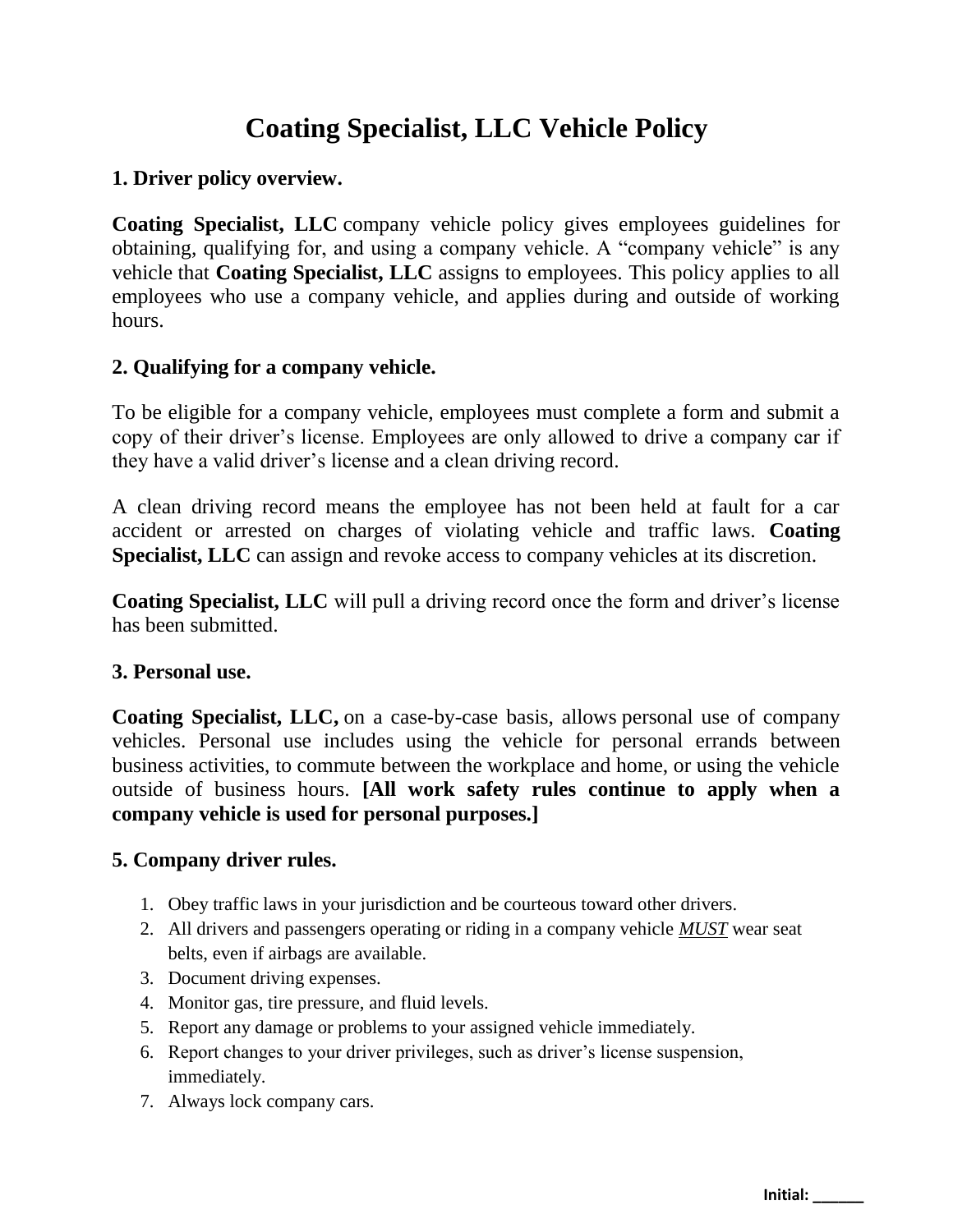- 8. Bring vehicle to scheduled maintenance appointments.
- 9. Do not drive while intoxicated, fatigued, or on medication that affects your driving ability.
- 10. Do not smoke in any company vehicle.
- 11. Do not lease, sell, or lend a company vehicle.
- 12. Do not use a phone or text while driving. **[Please pull over if it's an emergency to use your phone]**
- 13. Do not allow unauthorized drivers to use a company vehicle except in the case of repairs by a mechanic.
- 14. Keep company vehicle clean and presentable, inside and out, at all times.

Employees who violate company vehicle rules are subject to [disciplinary](https://www.betterteam.com/disciplinary-action)  [actions](https://www.betterteam.com/disciplinary-action) which may include verbal and [written warnings,](https://www.betterteam.com/employee-write-up-form) suspension of vehicle privileges, [termination](https://www.betterteam.com/how-to-fire-someone) and legal action.

#### **6. Accident procedures.**

In case of an accident, contact Christian Vigil 970-567-0357 or Shawn Stevenson 719-243-4642 immediately. They will contact the insurance provider. Follow legal guidelines for exchanging information with other drivers and report the accident to local police if required. Do not guarantee payment or accept responsibility without company authorization.

You will need to fill out an incident report with Coating Specialist, LLC **within 24 hours** of the incident. This form will come from the office and needs to be filled out, signed and emailed back to shawn@coatingspecialistllc.net.

#### **7. The company's responsibilities.**

- Ensuring vehicles are safe before assigning them.
- Scheduling regular maintenance.
- Providing car insurance.
- Retiring and replacing cars as needed.

#### **8. What the company is not responsible for.**

- Paying fines employees receive while driving company vehicles they are responsible for.
- Making bail for employees who are arrested while driving cars from the company fleet.